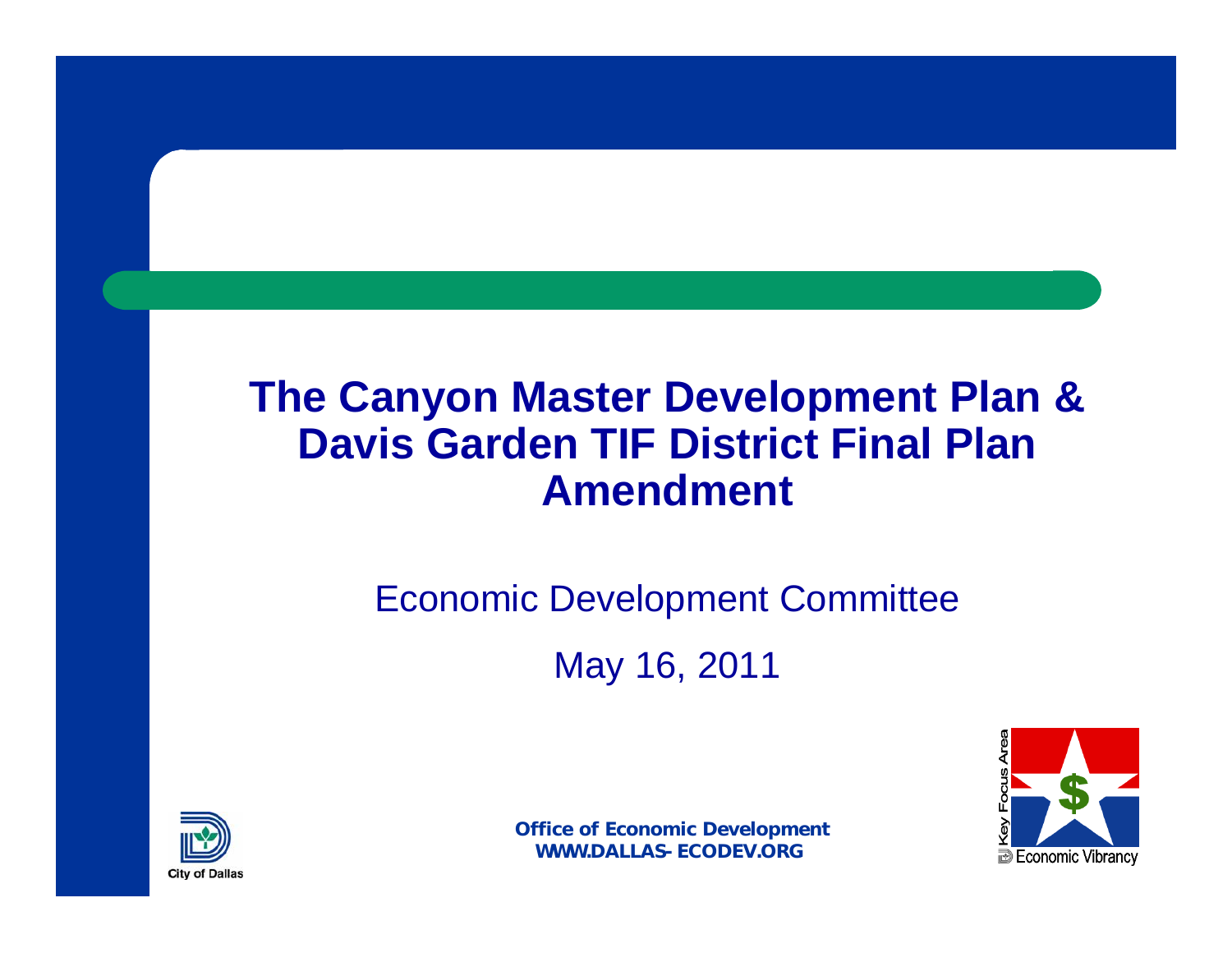## **Purpose**

- Review the proposed plan amendment for the Davis Garden TIF District and the proposed master development agreement for 'The Canyon' sub-district.
- Obtain Economic Development Committee approval for consideration of both items by City Council on June 8, 2011.

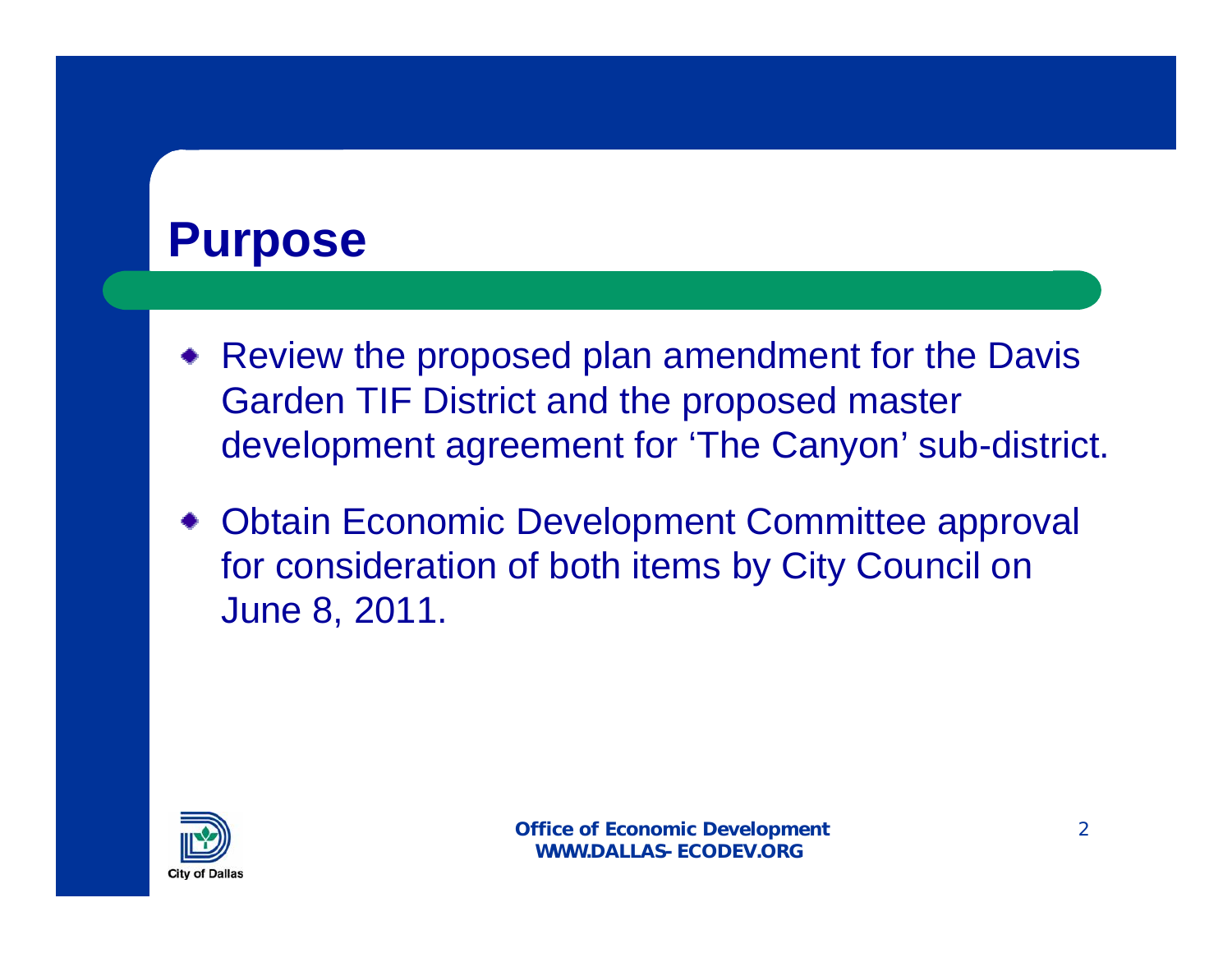# **Davis Garden TIF District Background**

- Formed in 2007 to assist in redevelopment of several large apartment communities near Kidd Springs Park and Stevens Park Golf Course
- Also included commercial property along Davis Street, and 'The Canyon' area (196 acres of undeveloped property located southwest of the intersection of IH-30 and North Westmoreland)
- Development of The Canyon not part of the original TIF Project/Finance Plan due to a lack of firm development plans
- Original TIF District geographic boundaries expanded in December 2008 to include 105 acres of adjacent properties (total land area = 690 acres)

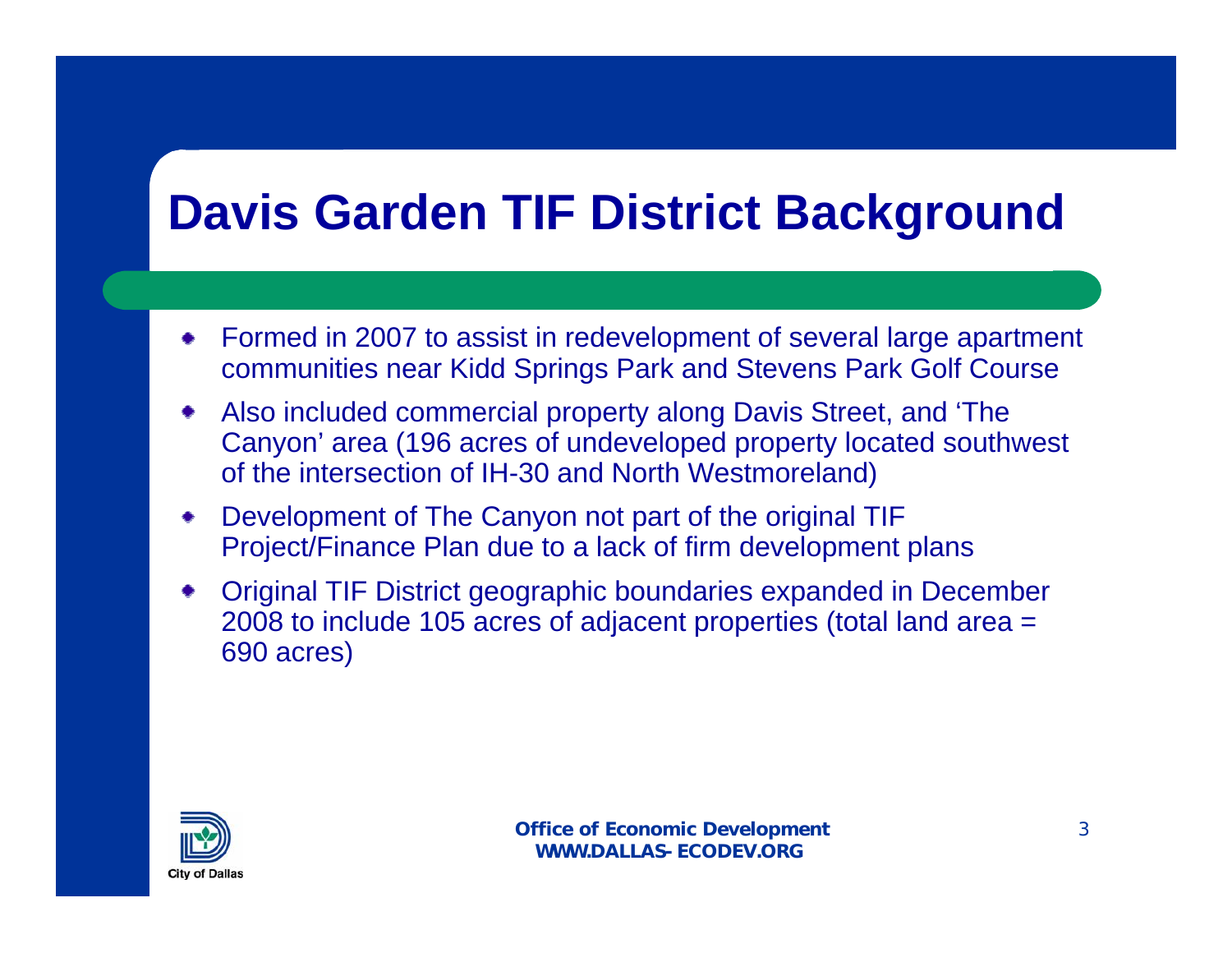# **Davis Garden TIF District Boundary Map**



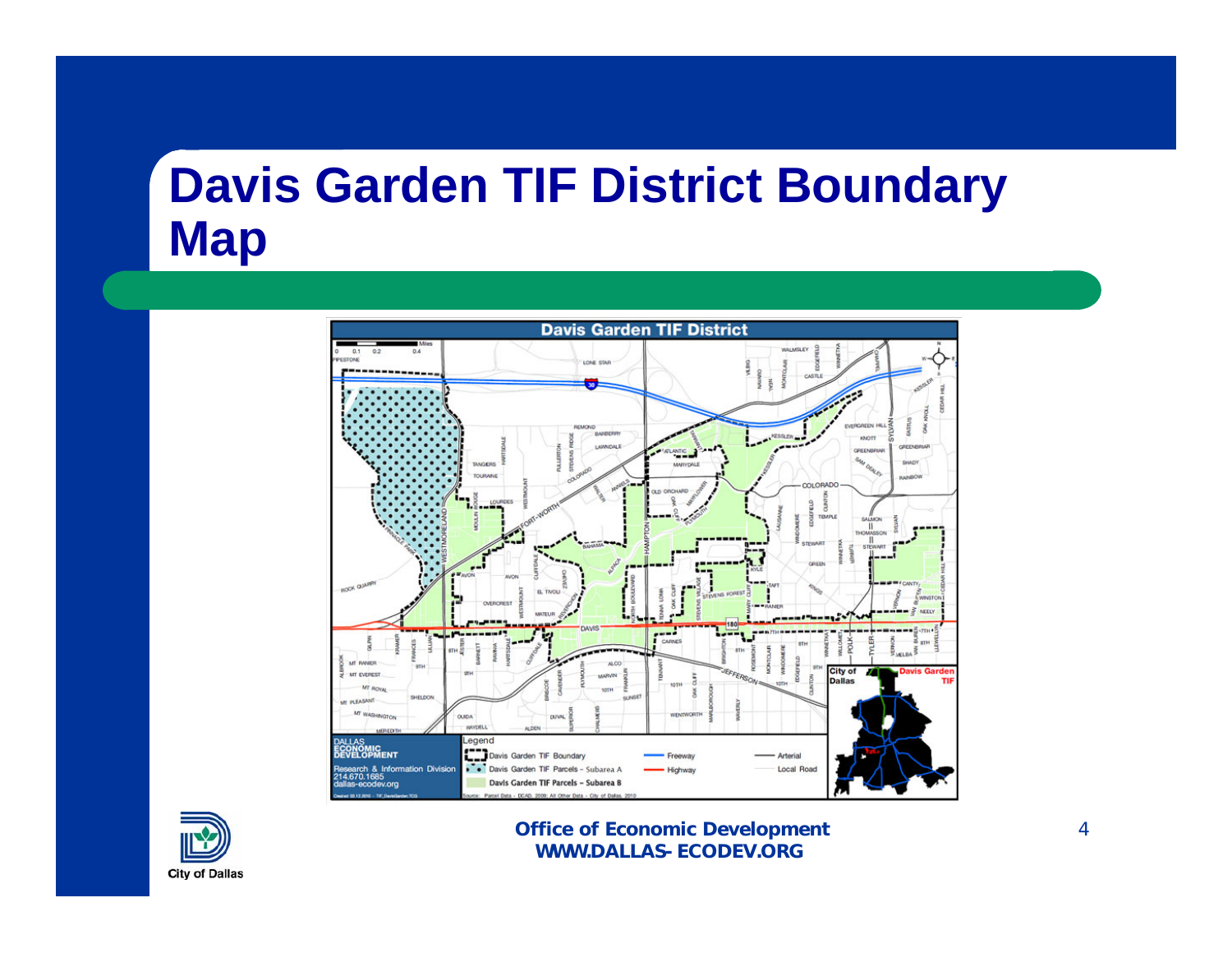#### **Davis Garden TIF District: Current Status**

- Six aging apartment complexes in the Kidd Springs Park/Stevens Park Golf Course area demolished and sites prepared for redevelopment (\$4M in TIF funding allocated for demolition, environmental remediation and infrastructure improvements)
- Changing financial conditions delayed vertical development of these properties
- Kessler Theater renovation and Twelve Hills Nature Center improvements completed (with TIF funding support)
- Influx of new investment on Davis Street not requiring public assistance

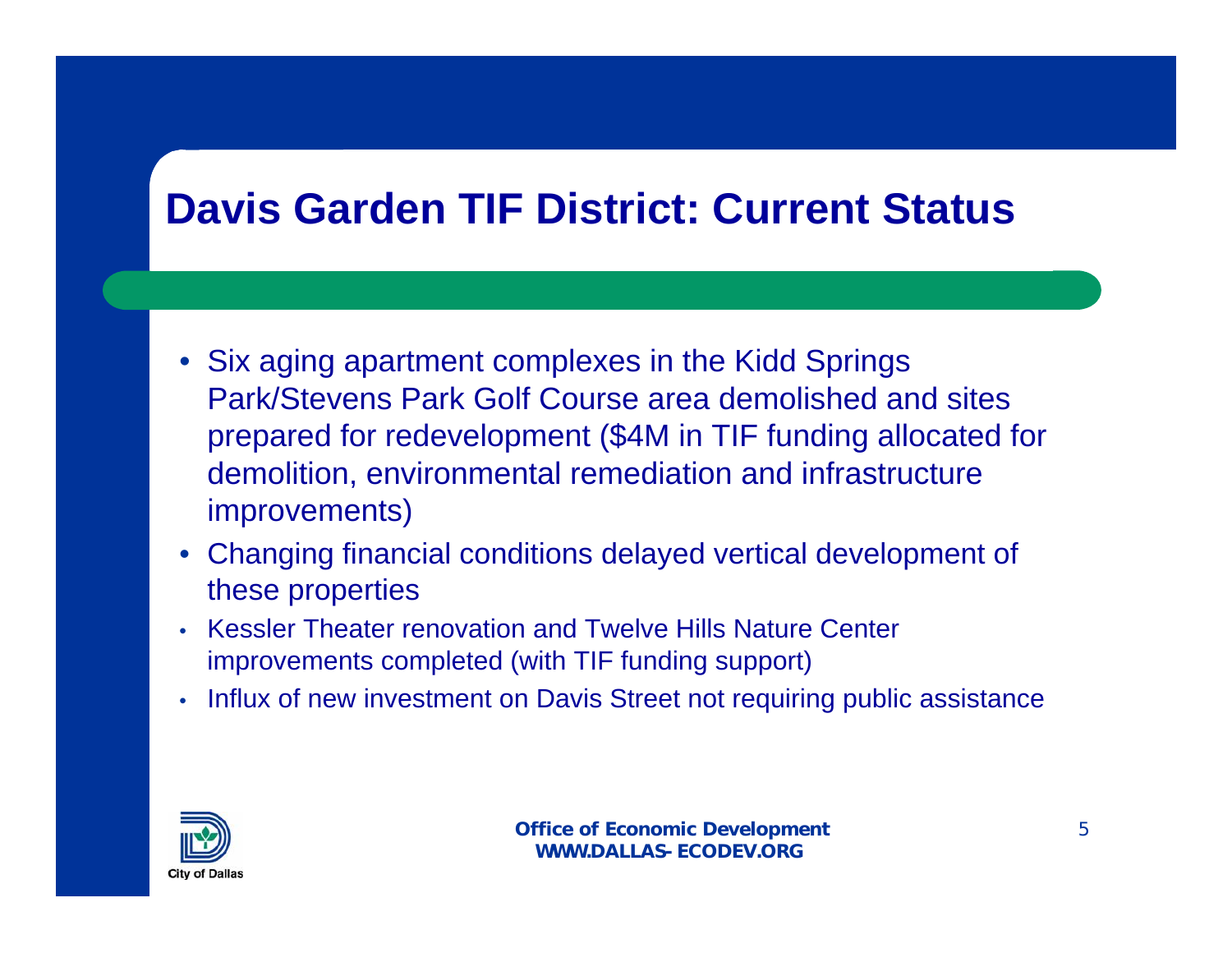## **Davis Garden TIF District: Current Status**

- Two new affordable housing developments (Taylor Farms and Hillside West) under way in The Canyon area will total 290 new units
- Appraised values in the Davis Garden TIF District increased by \$21.7M since 2007, despite delays in new construction

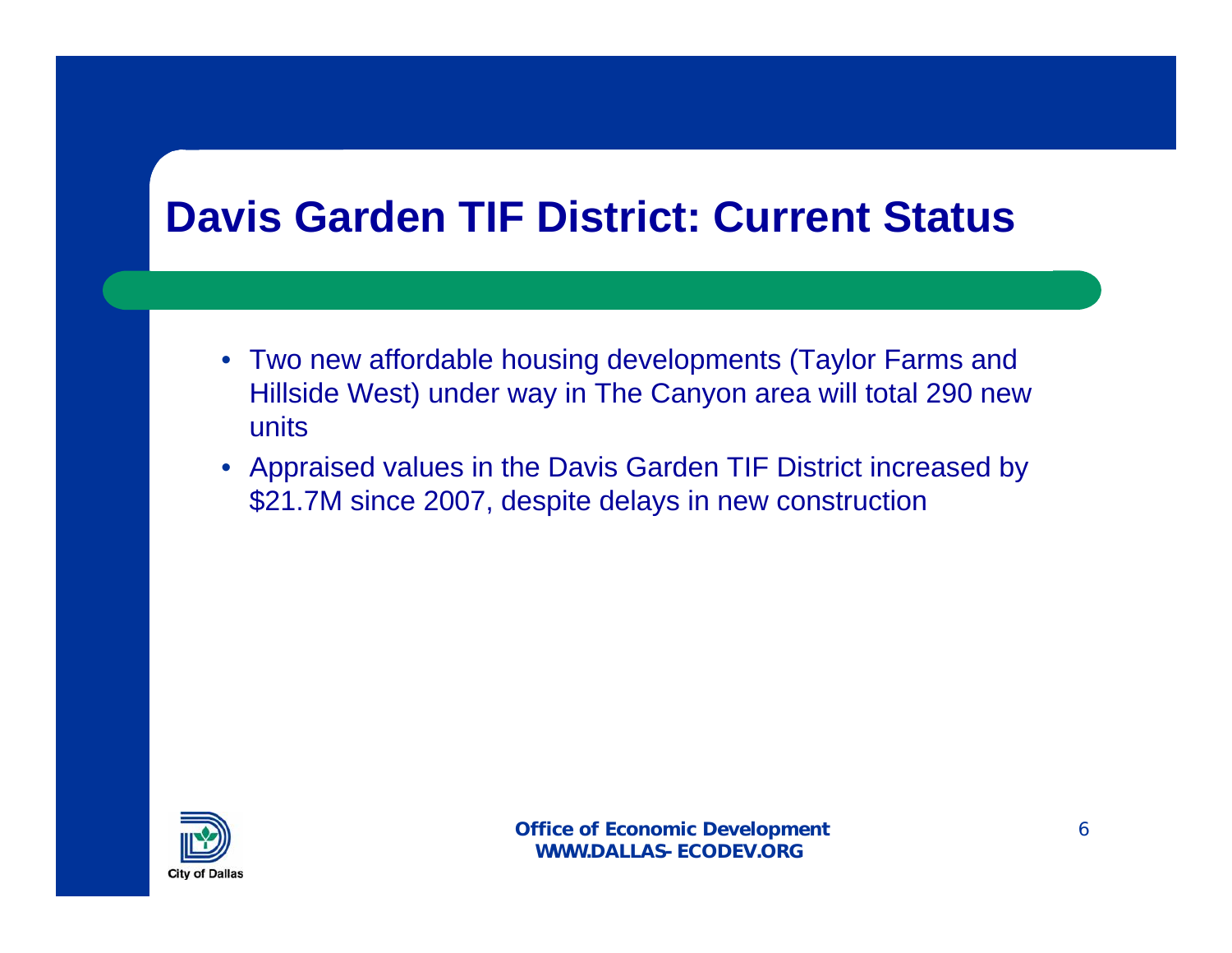## **Davis Garden TIF District: Current Status**

- Stratford Land Fund ('SLF'), owners of The Canyon, has proposed a master development plan for this undeveloped, 196 acre property, located at southwest corner of IH-30 and North Westmoreland Road and adjacent to Pinnacle Park
	- Not currently served by public utilities and streets
	- Build out creates potential for \$700M in private investment
	- Requires significant public investment to support infrastructure improvements
	- Increases scope of original TIF Project and Financing Plan
	- Generates need to create a separate sub-district and master development agreement for The Canyon

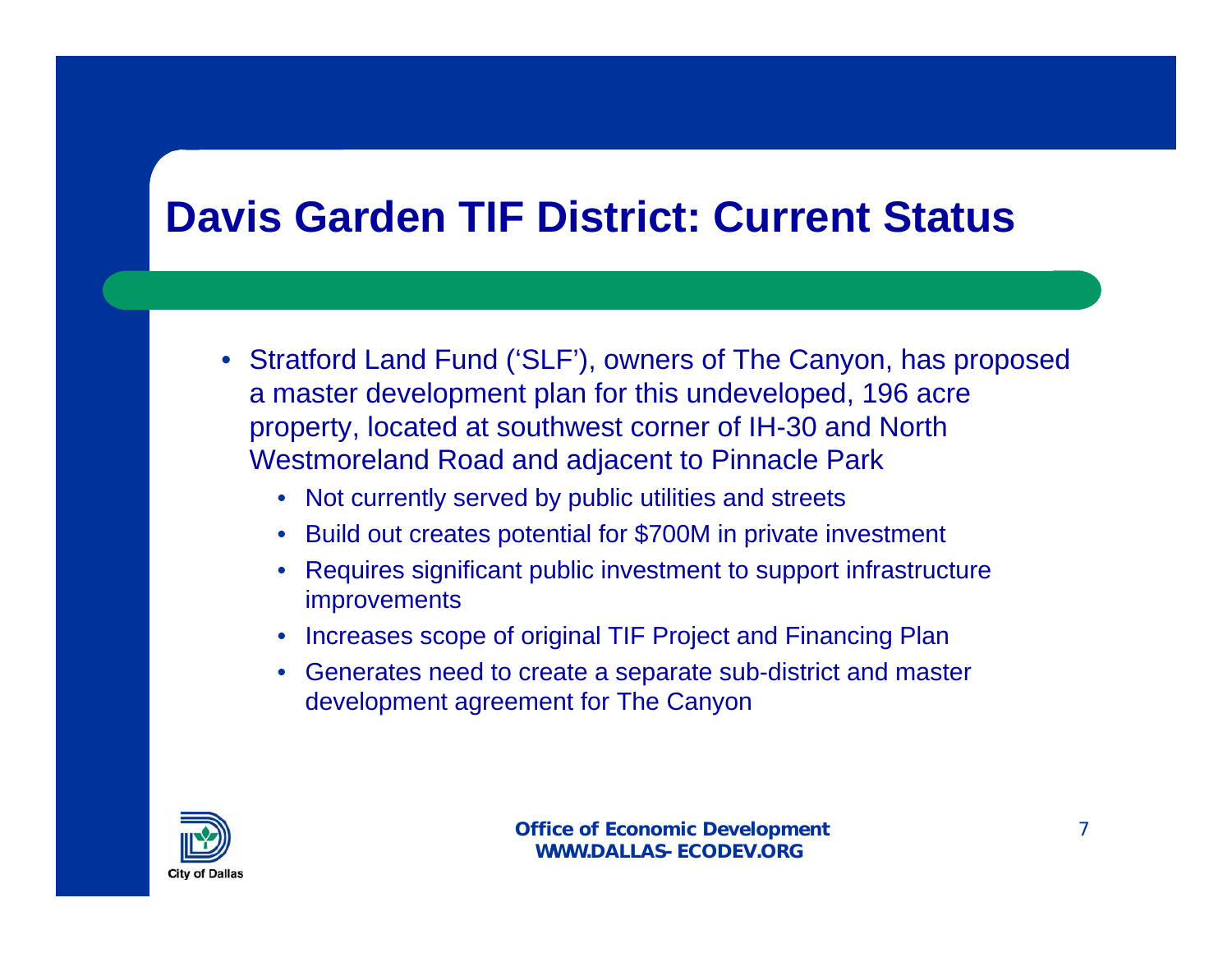# **Davis Garden TIF District Boundary Map**



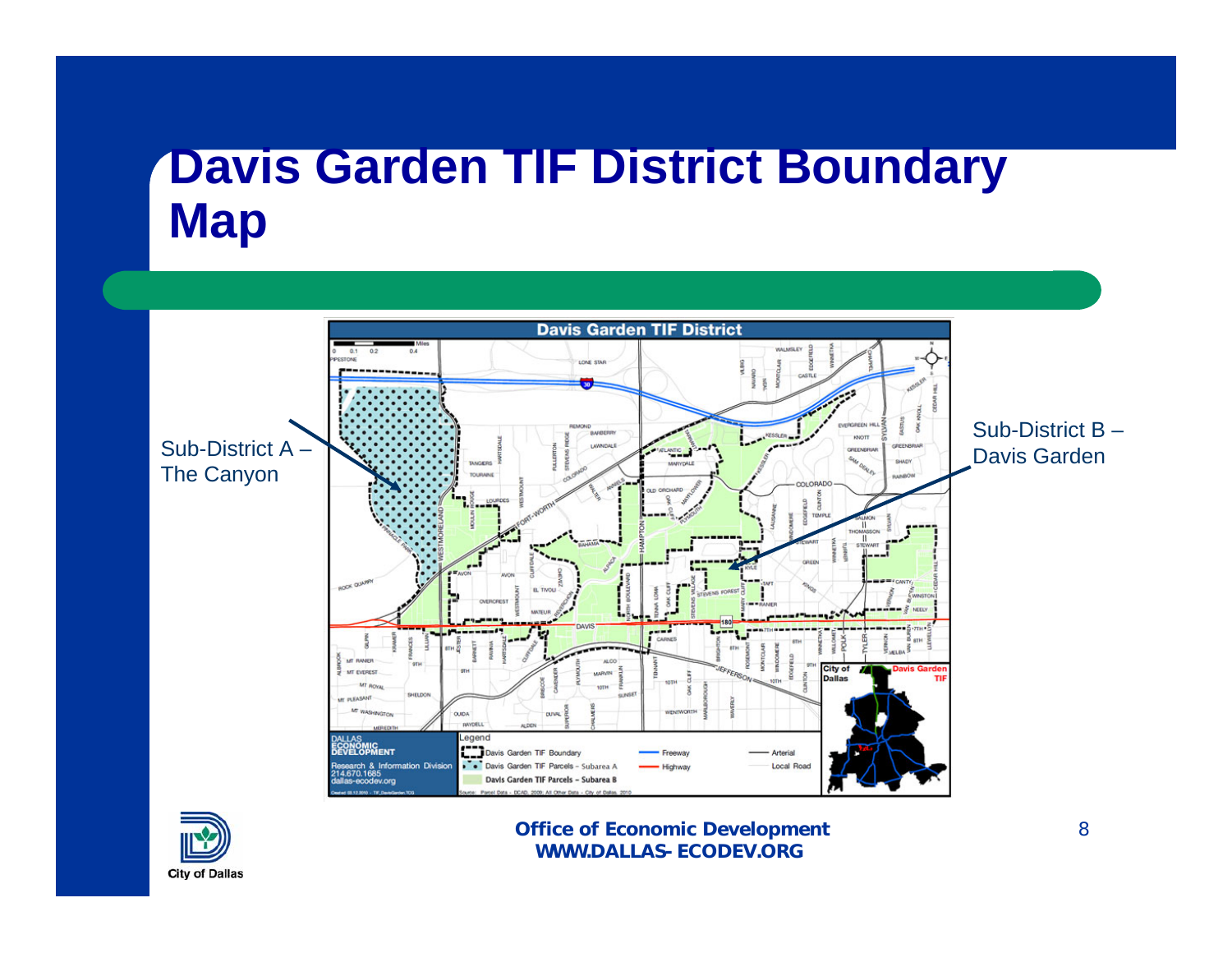#### **Davis Garden TIF District Final Plan Amendment**

- Proposed Plan amendment increases current budget from \$38.3M NPV (an estimated \$60.1M in total funds) to \$103.7M NPV (a total of \$286.8M in total funds) and divides the TIF District into two sub-districts.
	- Sub-District A is the Canyon area
	- Sub-District B includes the remainder of the TIF District including the six apartment sites
- Increment generated by the Canyon sub-district will first reimburse existing outstanding obligations (\$4M related to the clearing of the 6 apartment sites; and approximately \$200K related to the redevelopment of the Kessler Theater. Twelve Hills improvements to be reimbursed out of District wide set aside.
- Amended TIF Plan creates a new budget category including \$46.0M NPV (\$128.9M in total dollars) to cover all improvements related to The Canyon sub-district. Reimbursement will be governed by the proposed master development agreement for the Canyon and funded by increment generated in Canyon sub-district
- Improvements in remainder of TIF District sub-district  $B$  will be funded by increment generated from development in that sub-district

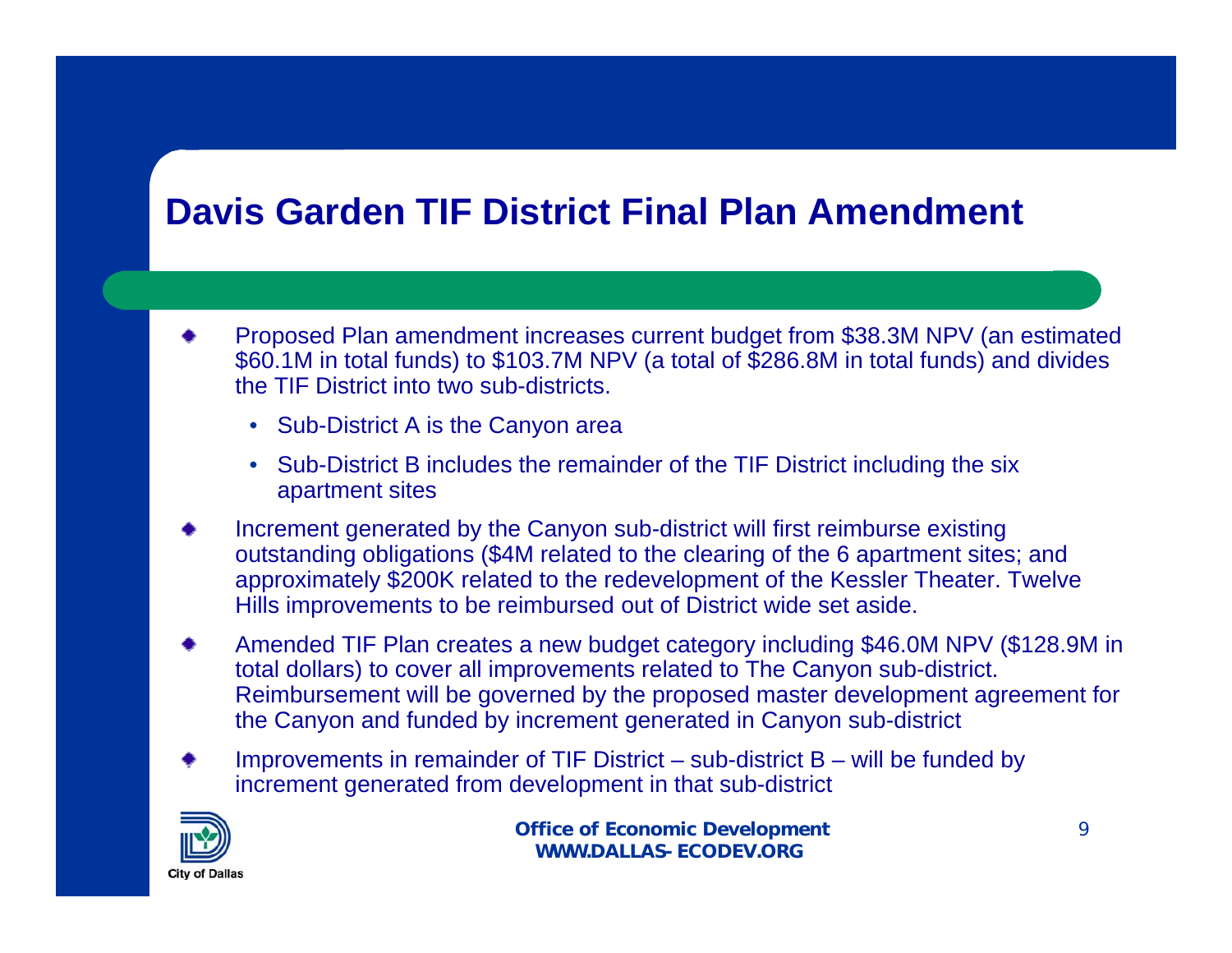# **Davis Garden TIF Plan Amendment**

- In order to adopt the Development Agreement for the Canyon project, it is necessary to amend the Davis Garden TIF District Plan
	- Initial Davis Garden Final Plan did not anticipate immediate development in the Canyon area. The proposed Project and Financing Plan will create sufficient increment to fund the infrastructure and environmental improvements both sub-districts
	- The plan amendment also allows the TIF District to commit future funds to assist with the extension of the North Oak Cliff Streetcar line to the TIF District
	- The plan amendment protects and increases the budget for the remainder of the TIF District to better encourage redevelopment of the six apartment sites in sub-district B

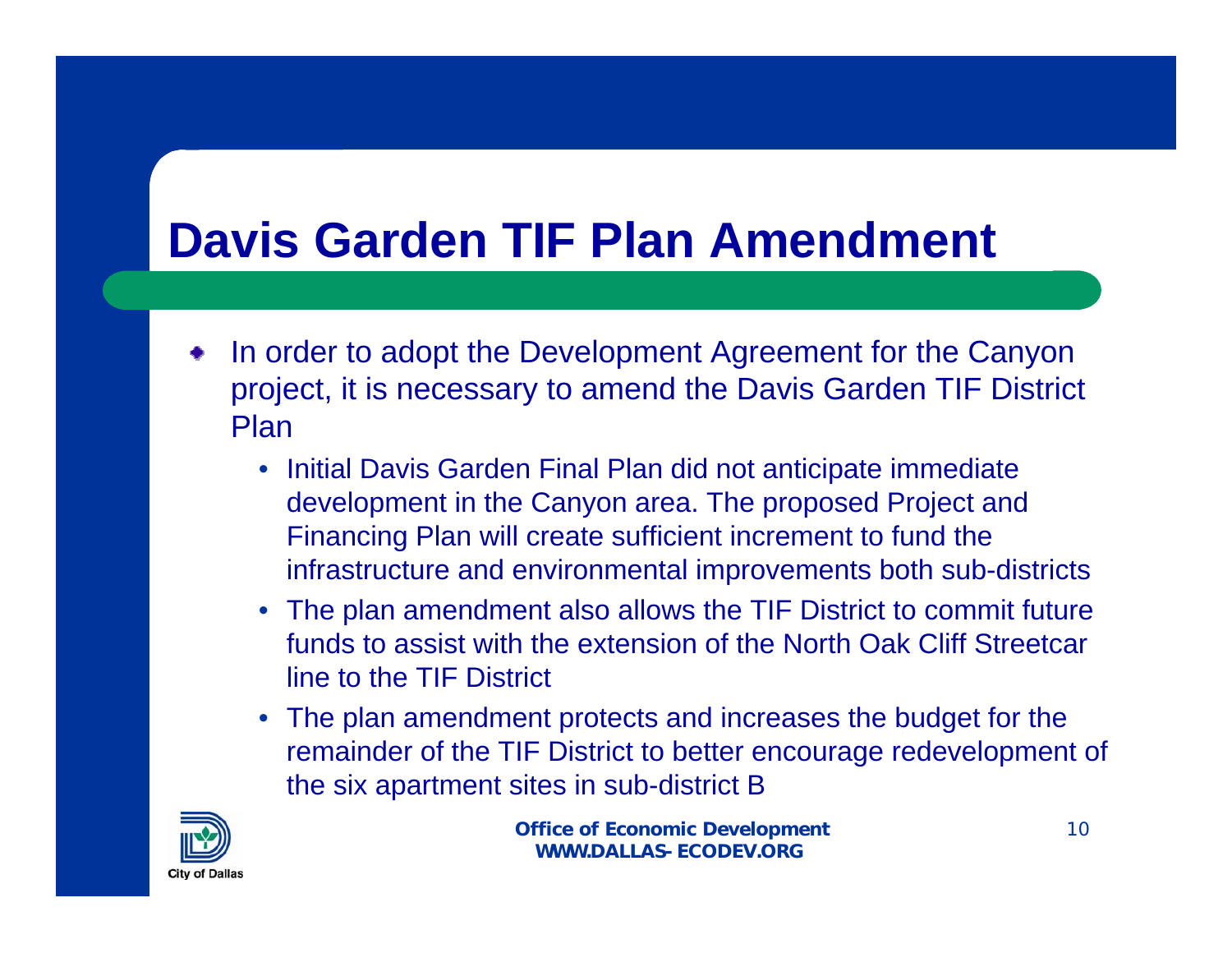#### **Davis Garden TIF District Final Plan Amendment**

- Other proposed amendments needed to facilitate The Canyon project and ultimate redevelopment of the remainder of the TIF District (complete list of amendments in Appendix 1):
	- Duration of the Davis Garden TIF District extended by 10 years from December 31, 2029 through December 31, 2039.
	- Participation Rate for the City of Dallas would increase from a variable rate of 55 to 85% to a flat rate of 90%.
	- Participation Rate for Dallas County would increase from 55% to 75%
	- Affordable Housing Line modified as follows: current 20% priority set aside of increment (after administration) limited to Sub-District B after reimbursement of Taylor Farms and Hillside West
	- Establish Grant Program to facilitate implementation of Project and Financing Plan
	- Modify Districtwide Set aside to dedicate future TIF revenues to facilitate extension of North Oak Cliff streetcar system to Davis Garden TIF District in amount not to exceed \$3M

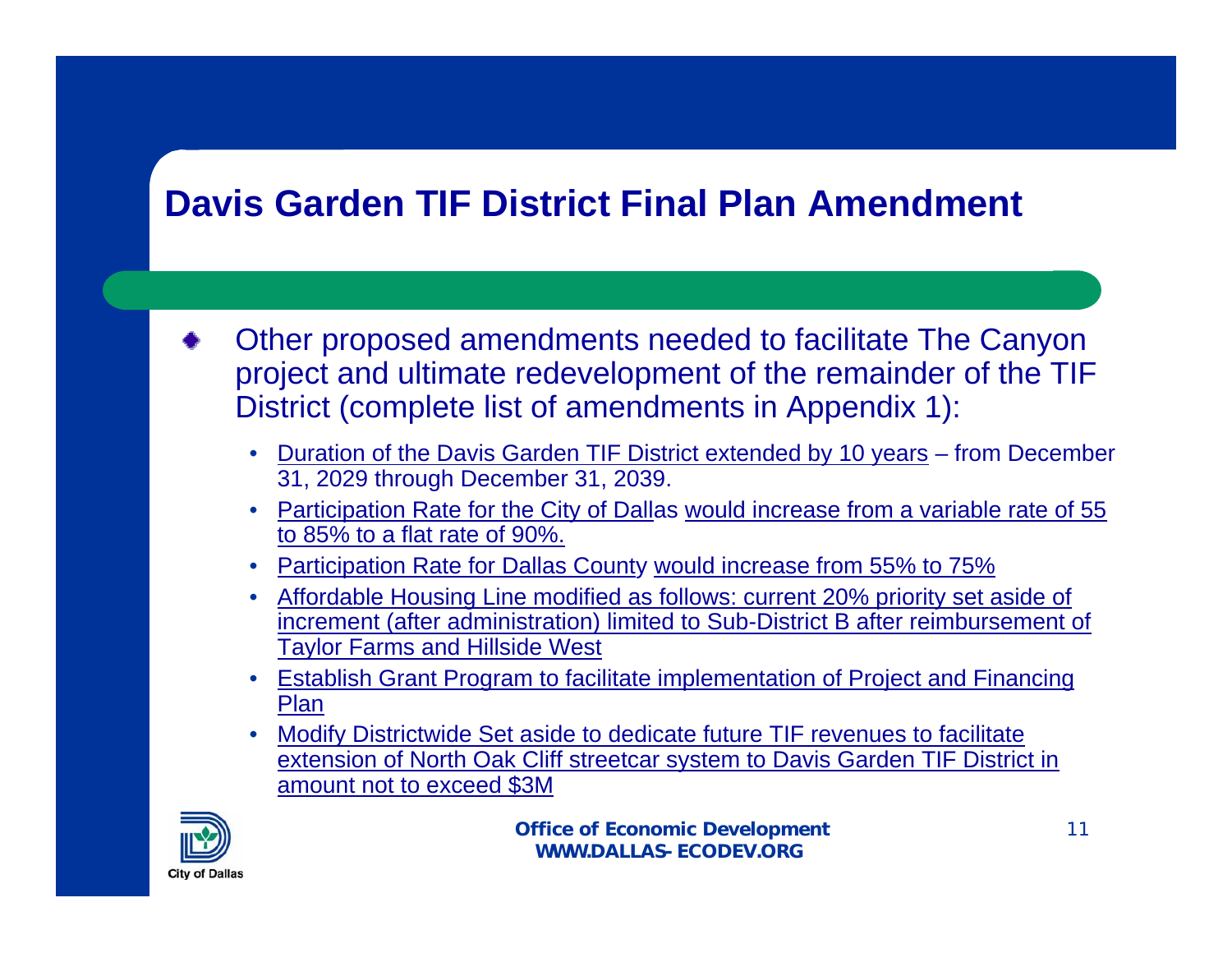#### **Davis Garden TIF District Final Plan Amendment**

• Project Plan Budget and Categories – the current budget and categories for the Davis Garden TIF District Final Plan are provided below – $\sqrt{2}$  $/h$  $\sqrt{2}$ 

| 153 J                                                                                       | $\sim$                                   | 161                                             |  |
|---------------------------------------------------------------------------------------------|------------------------------------------|-------------------------------------------------|--|
| Category                                                                                    | Estimated<br>TIF Expenditure<br>(npv)    | Estimated<br><b>TIF Expenditure</b><br>(actual) |  |
| Infrastructure Improvements                                                                 | \$22,074,732<br>\$33,219,568             | \$34,687,115<br>\$94,266,832                    |  |
| Environmental Remediation/Demolition                                                        | \$6,131,870<br>\$4,300,000               | \$9.635,310                                     |  |
| Affordable Housing                                                                          | \$7,072,911<br>\$11,920,435              | \$11,114,014<br>\$32,330,314                    |  |
| Historic Facade Restoration                                                                 | \$536,539<br>\$1,946,858                 | \$843,090<br>\$5,495,954                        |  |
| District Wide Improvements - Parks, Oepen Sepace,<br>Ttrails, streetscapesTrolley/Streetcar | \$1,303,023<br>\$4,358,953               | \$2.047.504<br>\$12,329,769                     |  |
| Administration and Implementation                                                           | \$1,148,008<br>\$1,877,595               | \$1,803,922<br>\$3,832,657                      |  |
| The Canyon in Oak Cliff Improvements ***                                                    | \$46,035,132                             | \$128,875.756                                   |  |
| Total Project Costs (excluding interest)                                                    | <del>\$38,267,083</del><br>\$103,658,541 | <del>\$60,130,955</del><br>\$286,766,592        |  |

\* All values discounted to 2008 dollars at 5% annually. Actual expenditure value will depend on timing of project cost.

\*\* All values in column (c) are estimated expenditures based on Annual TIF Project Costs and Debt Service schedules. These values depend on timing of projects and will fluctuate. An interest rate of 5% is used throughout the TIF term-

\*\*\* These amounts will be reduced if other sources of improvement funds are identified and<br>allocated to The Canyon.



**WWW.DALLAS-ECODEV.ORG**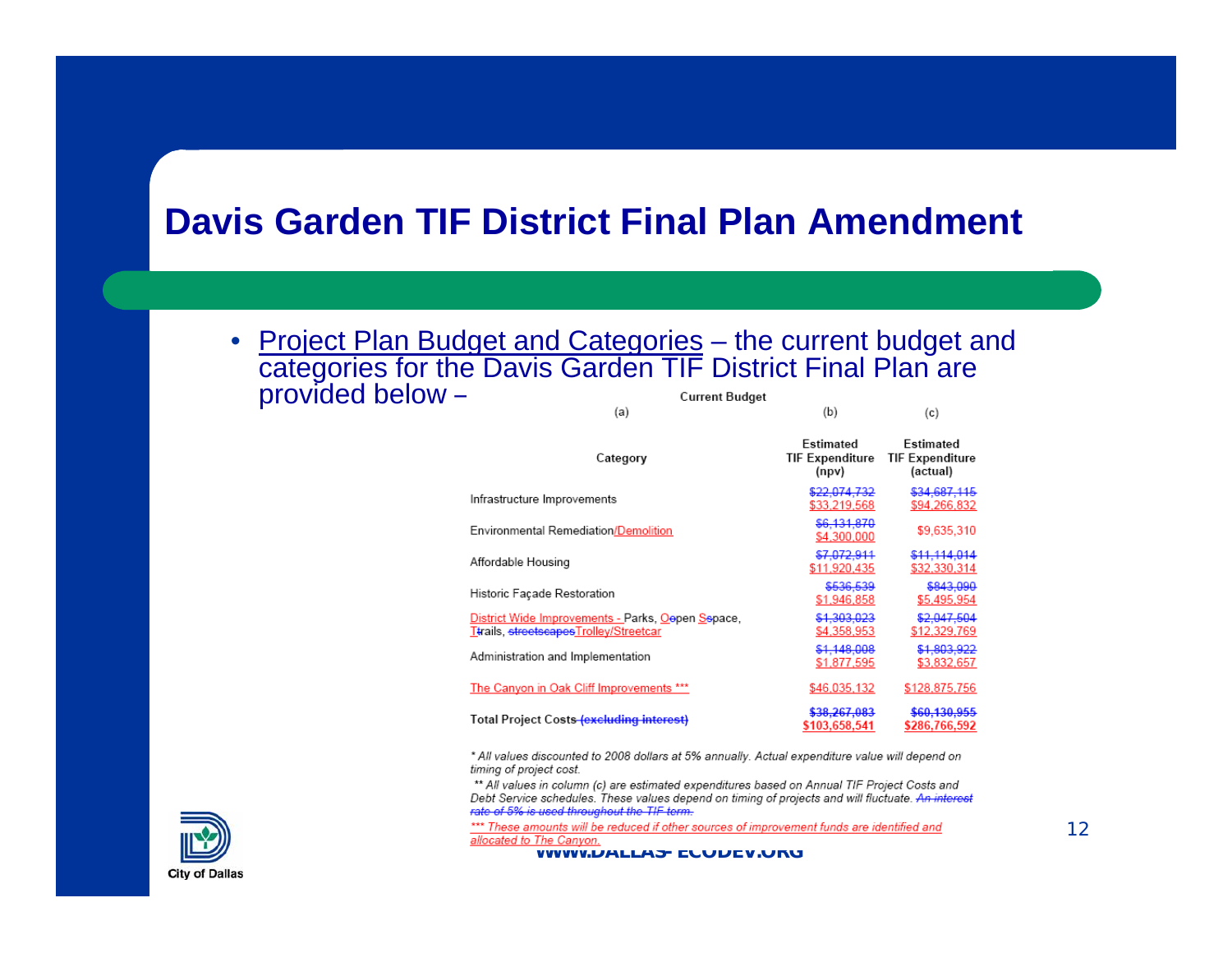

- The recommended TIF Funding commitment for the Canyon project is \$69.8 million plus interest (in the form of the grant) (not to exceed TIF maximum budgeted amount of \$128.9M)
- The project's current build out plan is significant. It includes:
	- Approximately 2,881 residential units
		- 529 for-sale units
		- 2,352 rental units
	- Approximately 516,000 square feet of retail space
	- Approximately 1,245,200, square feet of office/medical space
	- 310 key full-service hotel
- Potential private investment of approximately \$700 million.

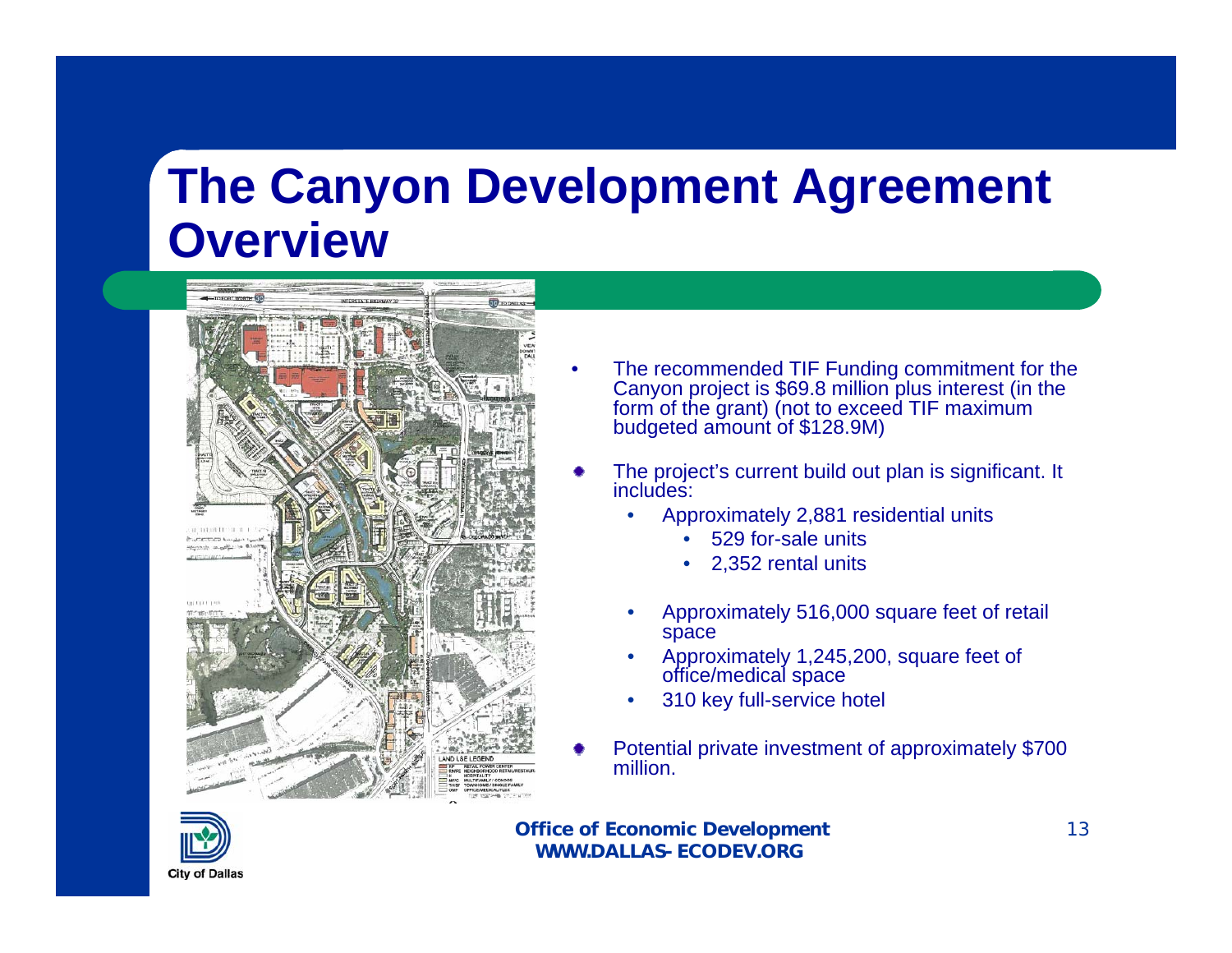The current build-out plan includes the following major public ۰ infrastructure improvements:

| The Canyon Master Development Plan       |              |  |  |  |  |
|------------------------------------------|--------------|--|--|--|--|
| <b>Infrastructure Summary</b>            |              |  |  |  |  |
| <b>Street Improvements</b>               | \$20,254,000 |  |  |  |  |
| Water and Wastewater Improvements        | \$5,278,000  |  |  |  |  |
| Storm Water Drainage Improvements        | \$5,902,000  |  |  |  |  |
| Utility Infrastructure Improvements      | \$3,517,000  |  |  |  |  |
| Soil Remediation Improvements            | \$5,794,000  |  |  |  |  |
| Hike and Bike Paths Improvements         | \$3,232,000  |  |  |  |  |
| Open Space Improvements                  | \$18,353,000 |  |  |  |  |
| Other Infrastructure                     | \$7,478,000  |  |  |  |  |
| <b>Total Infrastructure Improvements</b> | \$69,808,000 |  |  |  |  |

Notes: 1) This amount is less than the proposed budget, in nominal dollars, for Canyon area improvements in the pending amendment to the Davis Garden TIF District Project Plan and Reinvestment Zone Financing Plan; and 2) A separate TIF Development Agreement will be required to provide \$3 million in funding to support the extension of the trolley system to the Davis Garden TIF District. These funds will be allocated out of the District Wide Improvement budget line item in the pending amendment to the Davis Garden TIF Plan.

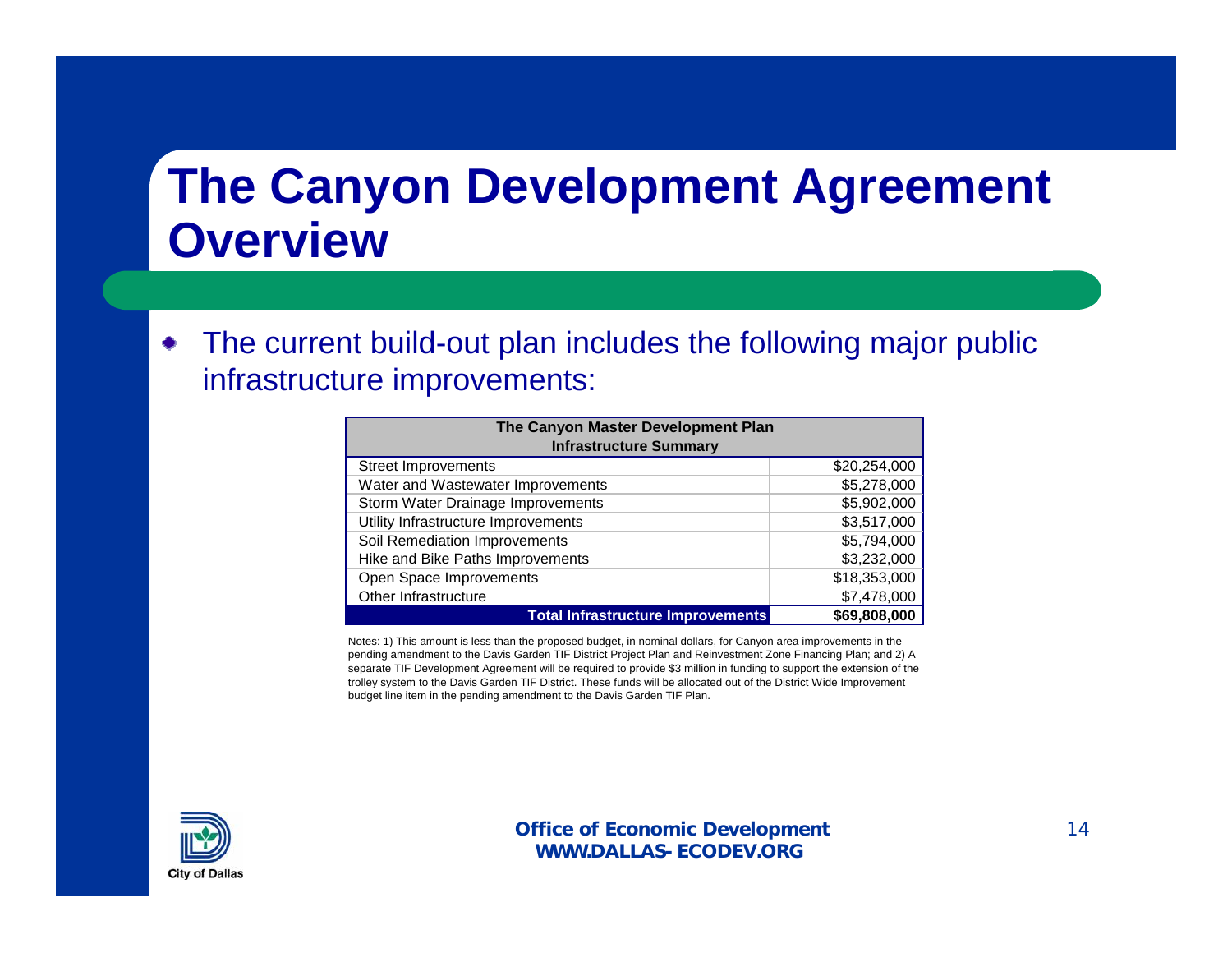- Proposed development agreement for the Canyon includes standard TIF requirements
	- SLF to construct DWU improvements and eligible for cost participation under DWU policy (not reimbursable by the TIF)
	- Streets constructed by SLF to meet City standards
	- A minimum of 20% of the project's residential units will be set aside to meet the District's affordable housing requirements for a period of 15 years. Affordable units in Taylor Farms (160 units) and the Hillside West projects (130 units) will count toward this goal
	- SLF agrees to 20 year O&M agreement for non-standard infrastructure improvements
	- Although the infrastructure work will be privately bid, the Owner has agreed to work with the City's Procurement Office on M/WBE goals for both the public improvements and the private work
	- Affirmative Fair Housing Marketing rules will apply.

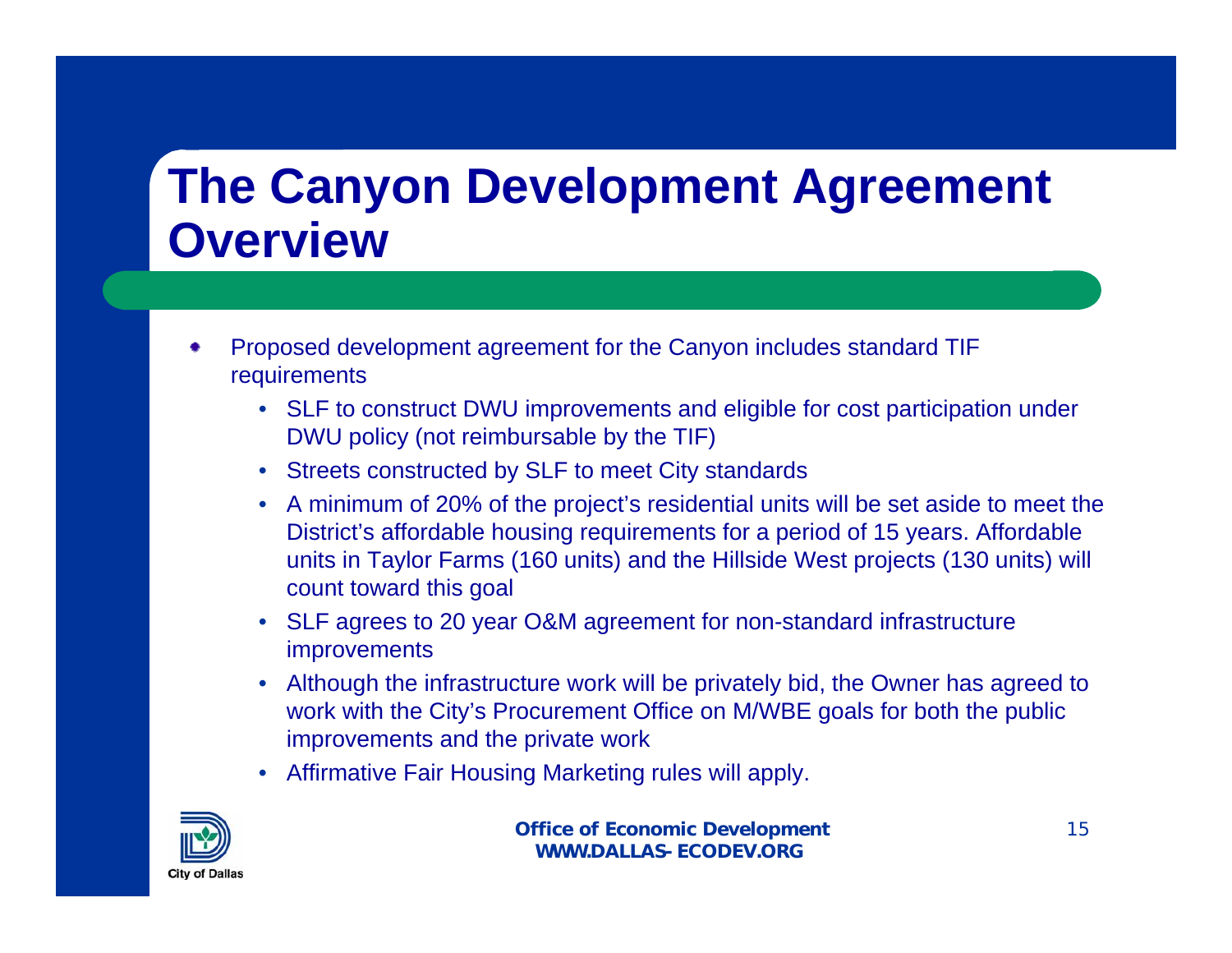- Construction must comply with conceptual site plan
- Owner dedicates future TIF revenues from District wide set aside to support extension of North Oak Cliff Trolley to Davis Garden TIF District in amount not to exceed \$3M
- No specific private development is required but, the initial infrastructure expenses are significant and will be borne by the property owner.
- SLF will develop a phasing schedule for public infrastructure (reimbursement may begin upon completion of each phase as accepted by the City)
- Without private investment of approximately \$500M, full reimbursement of infrastructure costs will not occur

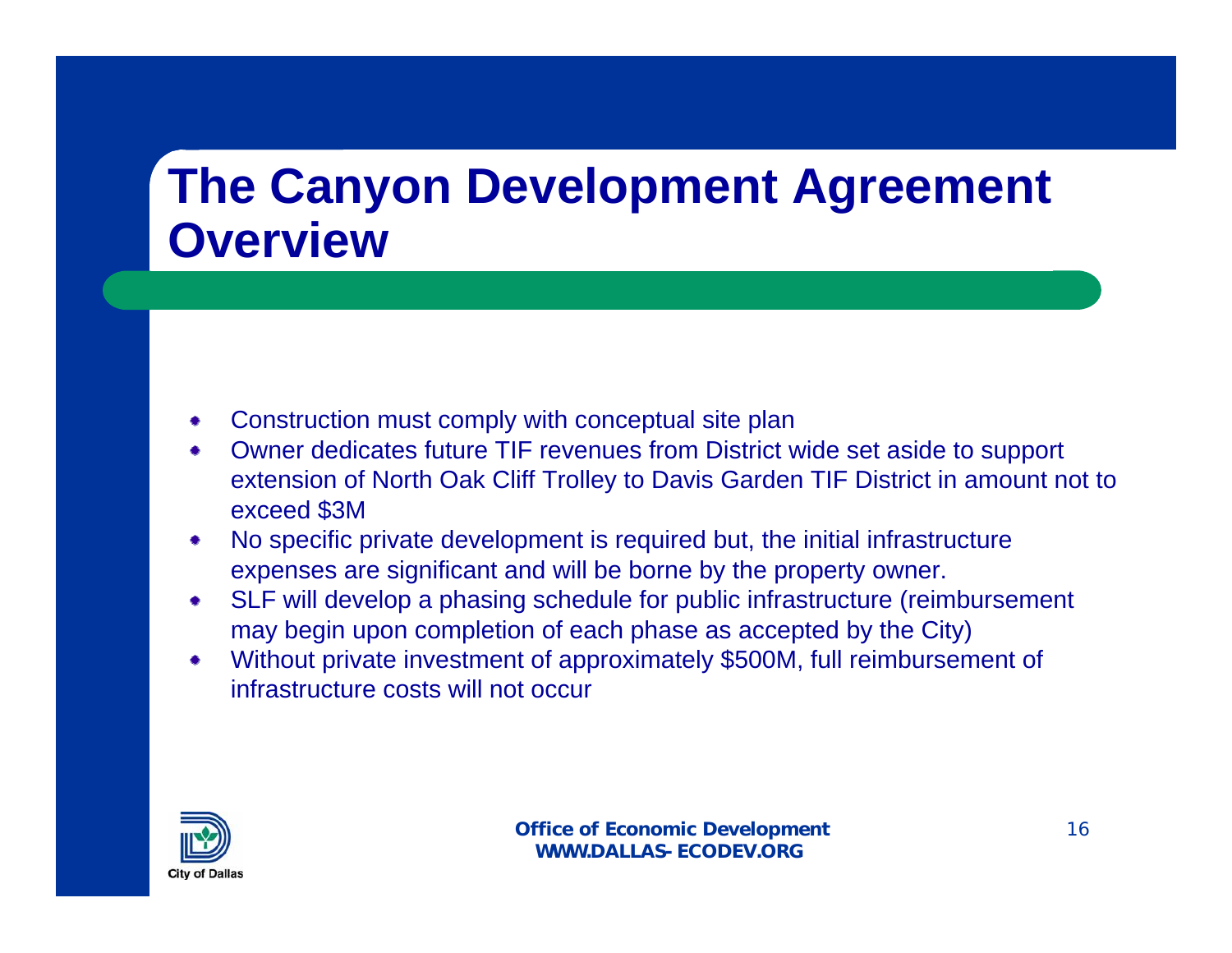#### **Davis Garden TIF District: Term Extension Criteria**

- This request to extend the term of the Davis Garden TIF District meets the Council adopted criteria
	- Complies with the City Financial Management Performance Criteria
	- Necessitated by changing market conditions
	- An additional \$100 million of private development is planned; meets specific infrastructure needs; and generates new investment from other taxing entities
	- Contains an area with an abundance of undeveloped land and substandard infrastructure

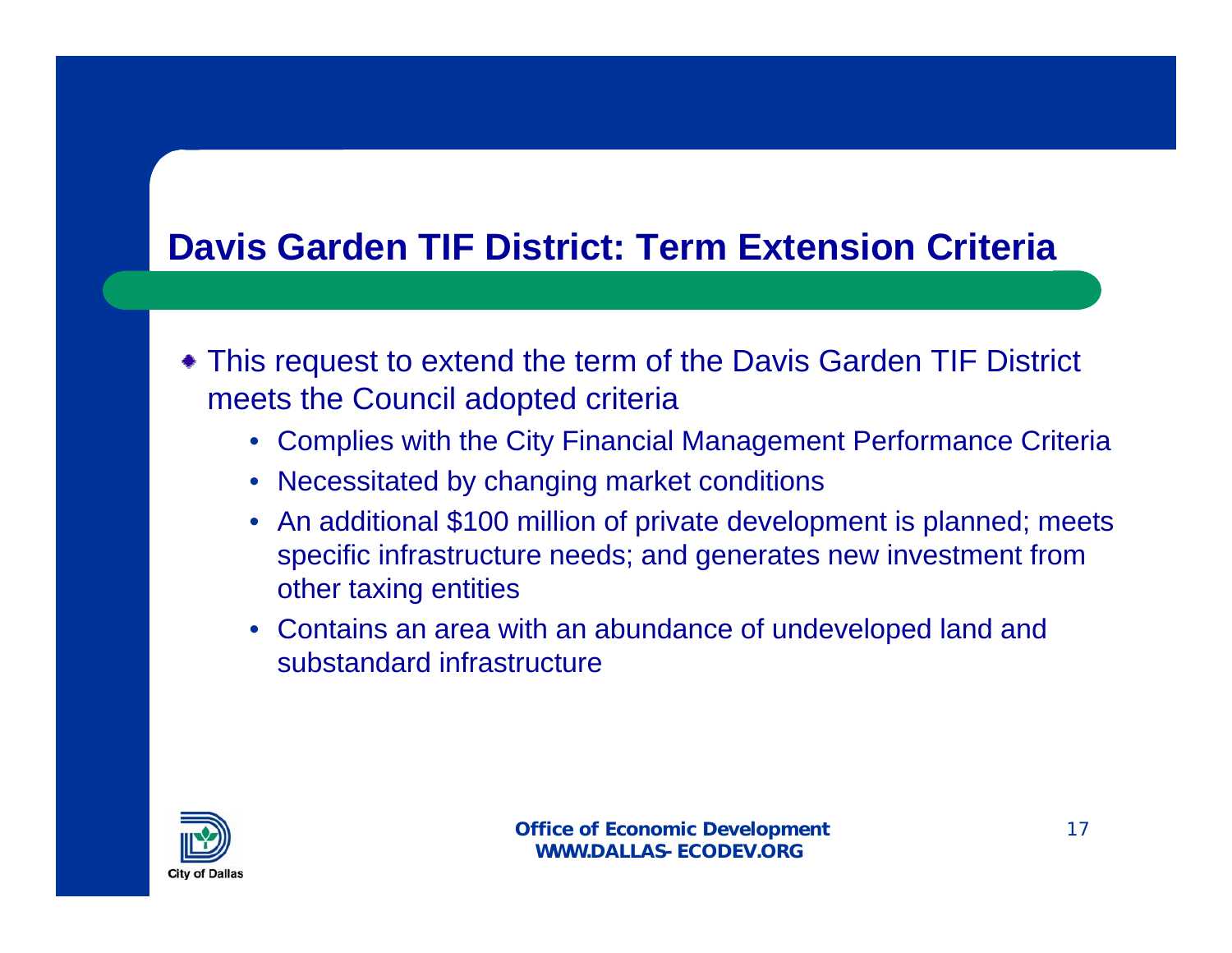# **Next Steps**

- Call for a Public Hearing Davis Garden TIF District Plan Amendment: **May 25, 2011**
- Public Hearing and Council Consideration of Plan Amendment to the Davis Garden TIF District Final Plan Amendment: **June 8, 2011**
- Council's authorization for the establishment of the Davis Garden TIF District Grant Program to implement the Davis Garden TIF District Project Plan and Reinvestment Zone Financing Plan: **June 8, 2011**
- Council's review and consideration of Master Development Agreement with SLF III – The Canyon TIF, L.P for development of The Canyon in an amount not to exceed \$69,808,000 plus interest: **June 8, 2011**

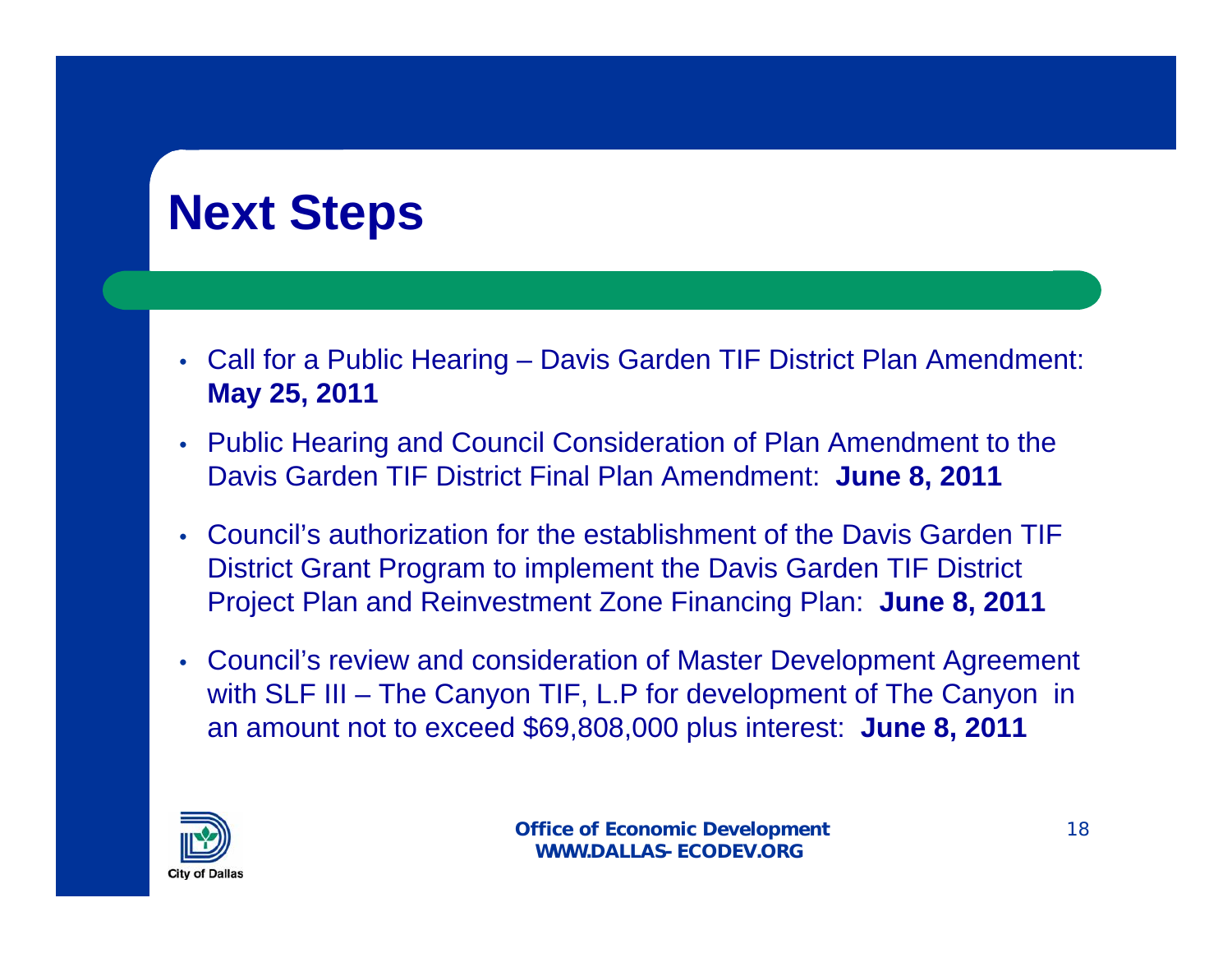# **Next Steps**

Review and consideration of a Development Agreement with SLF III – The Canyon TIF, L.P related to a grant to facilitate the extension of the North Oak Cliff Streetcar system to the Davis Garden TIF District in an amount not to exceed \$3,000,000, such funding to be distributed from the District Wide Improvement Set-Aside: **June 22, 2011**

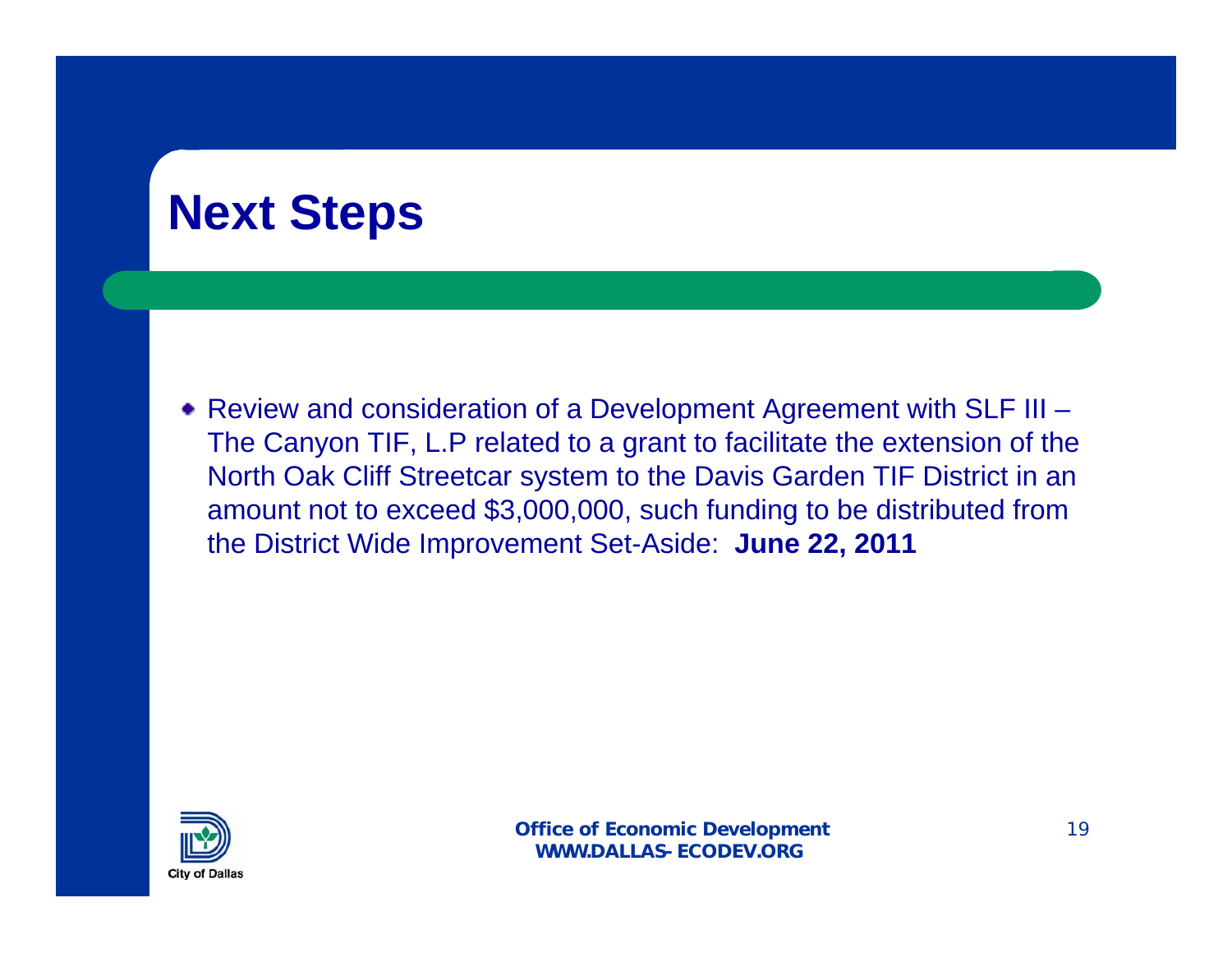# Appendices

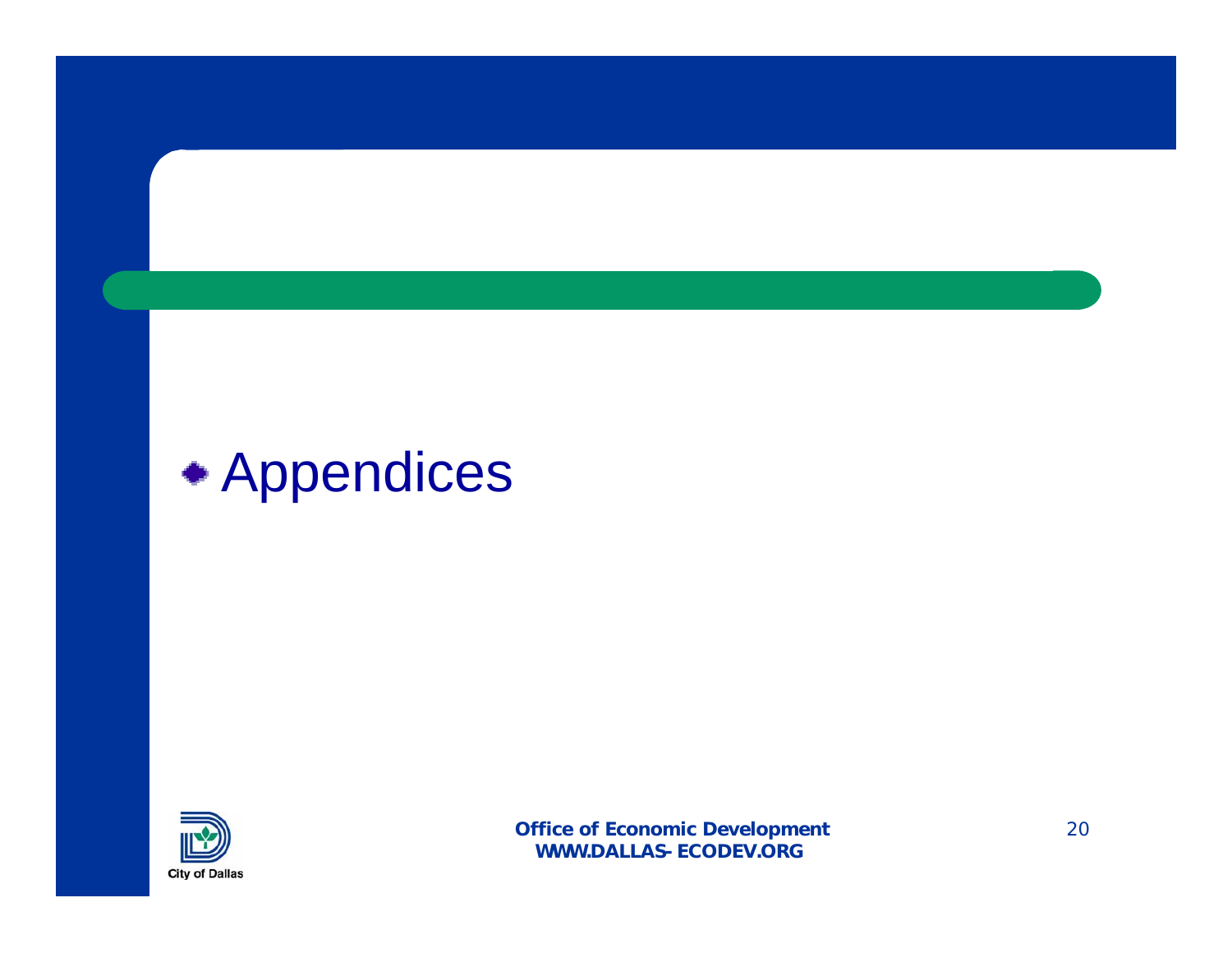#### **Appendix 1 – Summary of Plan amendments**

- Total budget. Increase the District budget's from \$38,267,083 to \$103,658,541 (in 2008 dollars)
- Budget Categories. Modify the names of budget categories from Environmental Remediation to Environmental Remediation/Demolition, and from Parks, Open Space, Trails, Streetscape to Districtwide Improvements – Parks, Open Space, Trails, Trolley/Streetcar
- Budget Amounts. Amend budget categories to: increase Infrastructure Improvements from \$22,074,732 to \$33,219,568, decrease Environmental Remediation/Demolition from \$6,131,870 to \$4,300,000, increase Affordable Housing from \$7,072,911 to \$11,920,435, increase Historic Façade Restoration from \$536,539 to \$1,946,858, increase District-wide Improvements – Parks, Open Space, Trails, Trolley/Streetcar from \$1,303,023 to \$4,358,953, and increase Administration and Implementation from \$1,148,008 to \$1,877,595
- New Budget Category for Canyon. Add a budget category to the TIF Project for The Canyon in Oak Cliff in an amount of \$46,035,132 (in 2008 dollars)
- Affordable Housing currently after administrative expenses have been paid, 20% of all remaining annual tax increment received by the District is set aside for affordable housing. However, upon the reimbursement of the Taylor Farms and Hillside West projects' TIF obligations, the direct allocation of tax increment to the Affordable Housing category will stop for Subarea A (the area within the District that comprises The Canyon Master Development Plan) but be retained in Subarea B (the District's remaining area).

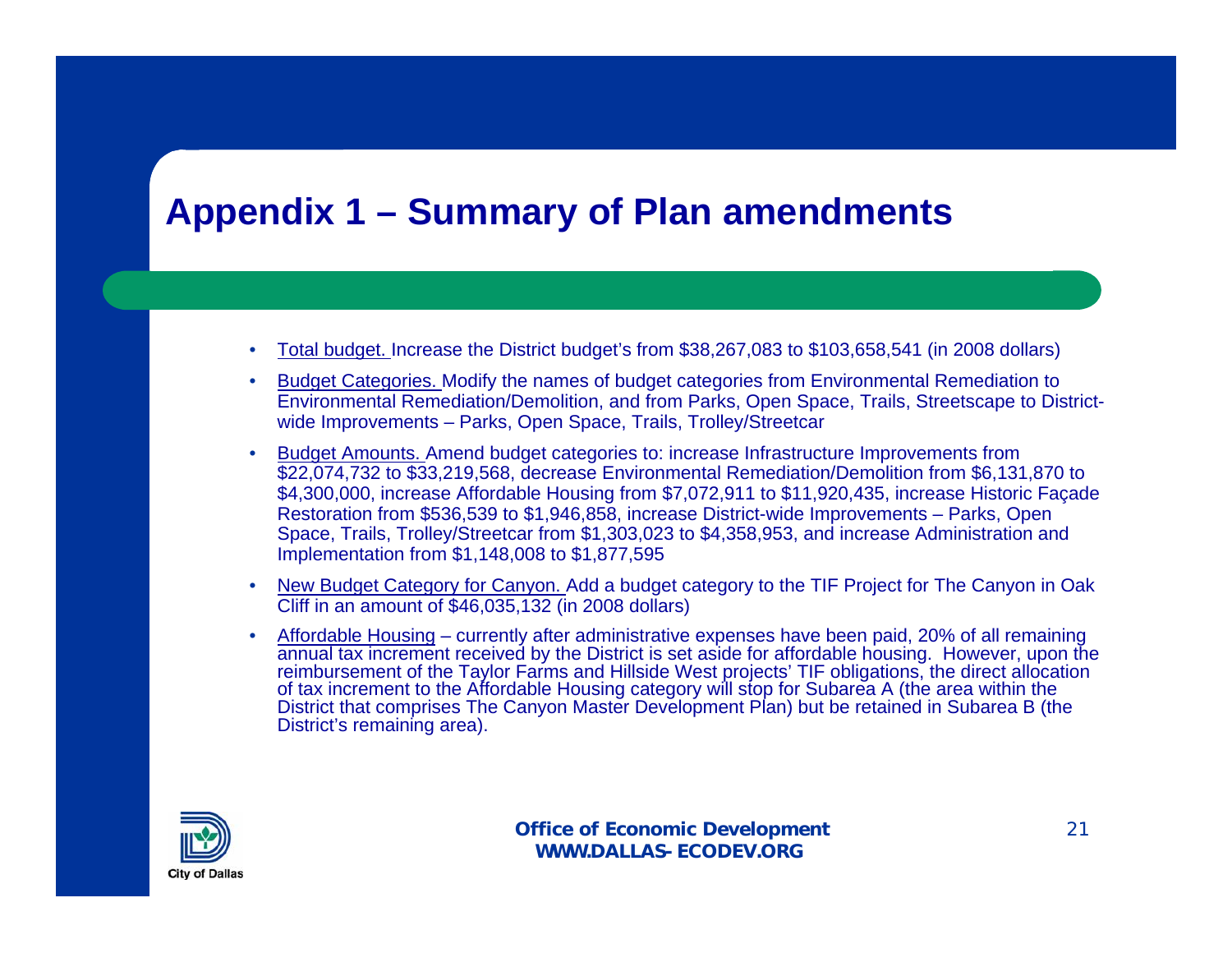# **Appendix 2: SLF III – The Canyon in Oak Cliff, L.P.**

- SLF III The Canyon in Oak Cliff, L.P. is an investment of Stratford Land, a ۰ real estate investment fund with holdings throughout the United States. Stratford Land is led by Phillip Wiggins, CEO and founder, and Kevin Watson, President. The contact for The Canyon in Oak Cliff project is Ocie Vest, Sr. Vice President of Entitlements.
- Stratford Land focuses on high growth corridors in Texas, Arizona, southern California, Colorado and the eastern seaboard from Virginia to Florida. The firm maintains offices in Dallas, Phoenix, Atlanta, and Raleigh with other offices opening soon in Denver and Jacksonville, Florida.

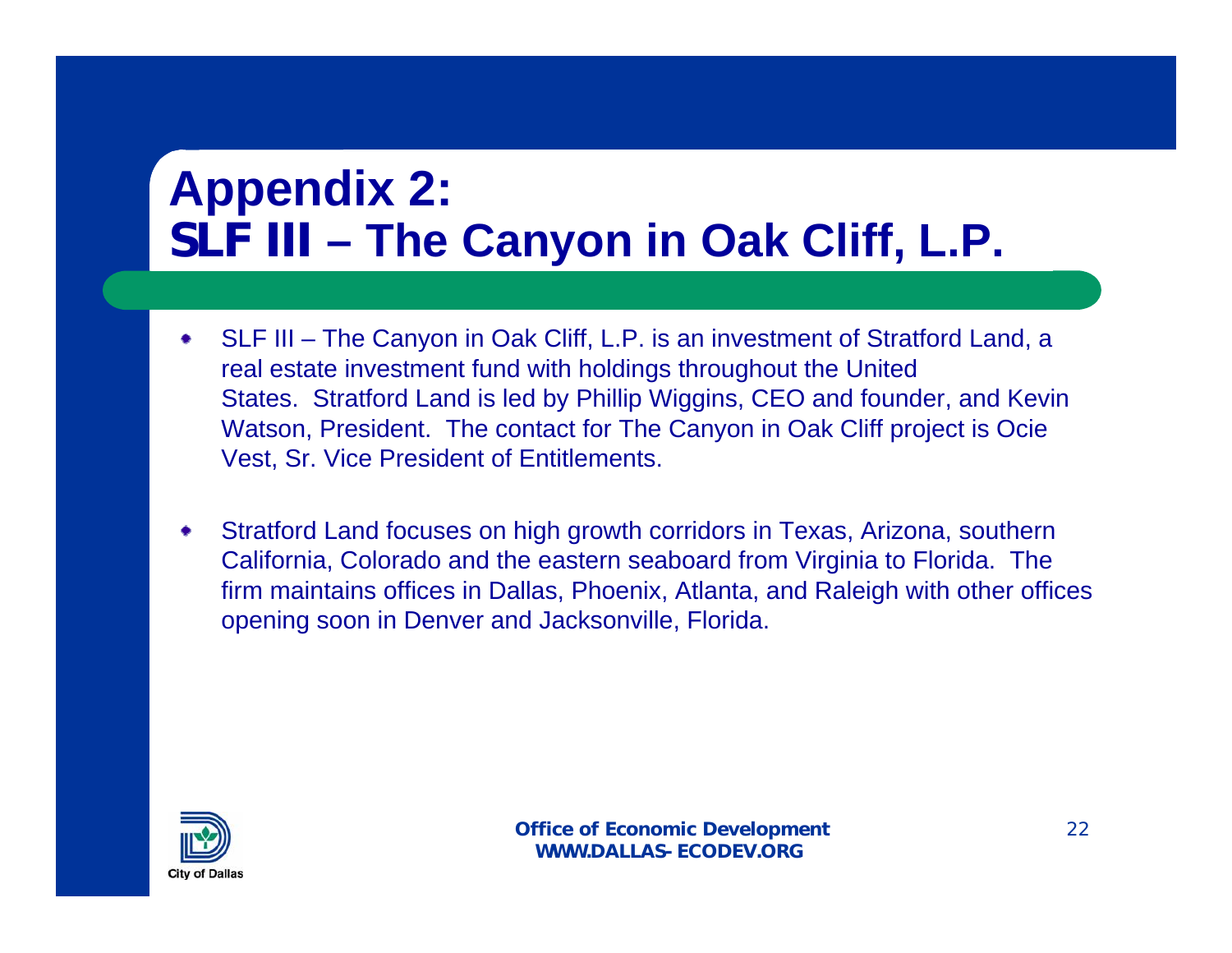# **Appendix 2: SLF III – The Canyon in Oak Cliff, L.P. (continued)**

- Stratford Land creates value by positioning land to its highest and best ۰ use. Stratford acquires land in the path of growth, providing innovative structures for land buyers and sellers, and seeks to add value through envisioning, planning, entitlement and pre-development work.
- In May of 2010, Stratford launched a new \$850 million fund to invest in real estate ventures nationwide. In total, Stratford Land manages investment funds totaling over \$1.2 billion.